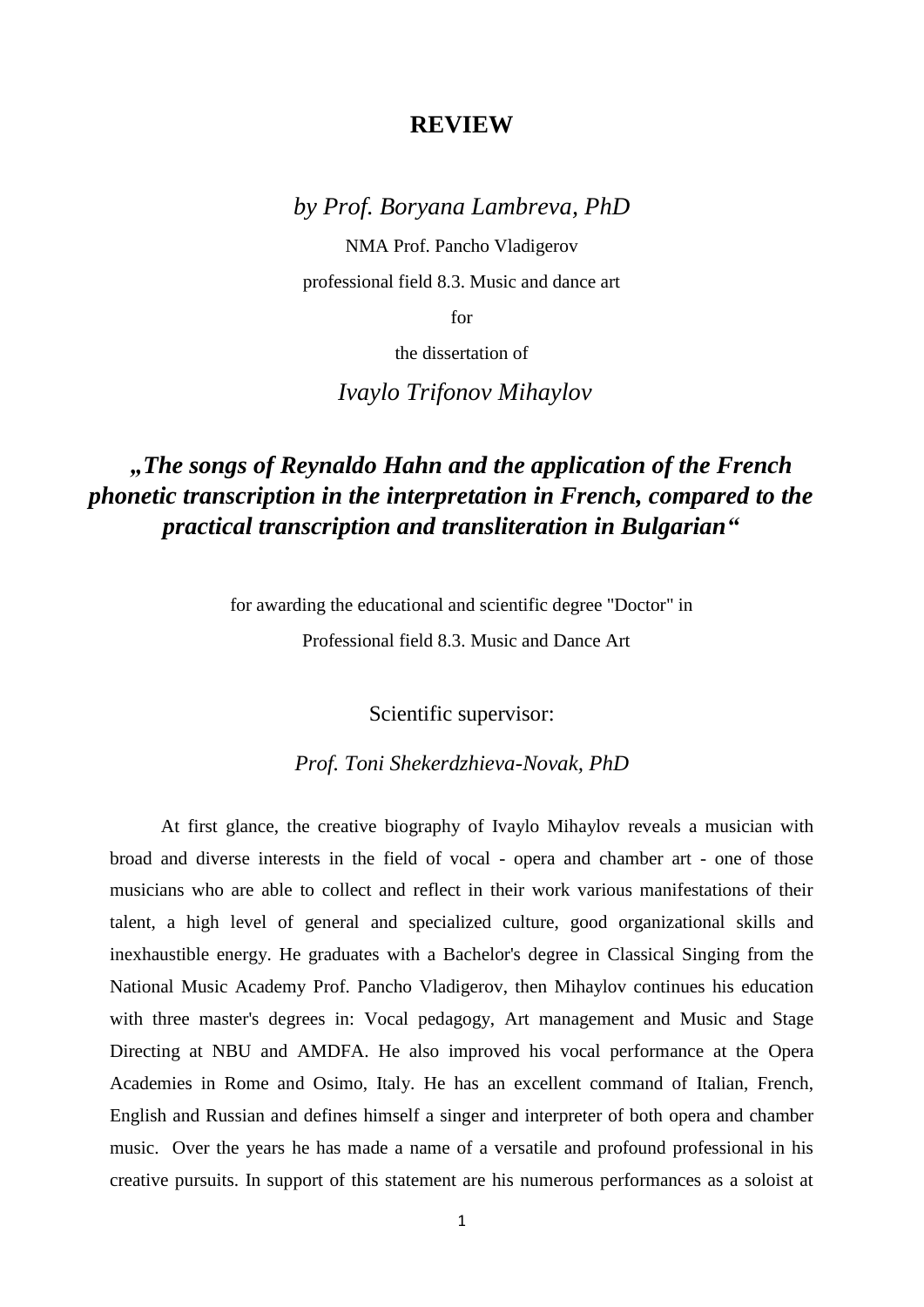the operas in Varna, Stara Zagora, Ruse, Burgas, as well as opera houses in Porto, Bucharest, Cagliari, Padua, Spoleto, Gdansk. Among his stage performances stand out the main tenor parts in the operas "La Traviata", "Un ballo in maschera", "Tosca", "La bohème", "Carmen", "Faust" and many others. The PhD student's profile would not be complete without mentioning his projects as a director on Mozart's Bastien and Bastienne, Luigi Cherubini's Il Gioccatore and Offenbach's Ba-ta-klan, the latter two performed for the first time in Bulgaria and presented by the Student Opera Theatre at the AMDFA - Plovdiv. Ivaylo Mihailov also has his achievements as a vocal pedagogue of the Plovdiv Boys' Choir and as an assistant professor at AMDFA since 2019, and in recent years he has been active as a chamber musician, with a preference for rarely performed songs.

 Obviously, the doctoral student's interest in chamber music, and in particular - in French chamber and vocal music and the peculiarities of its interpretation, lead him to choose the topic of this dissertation. In-depth knowledge of French is an additional prerequisite for this, as well as a necessary condition in scientific research of this type, because one of the most important aspects in the interpretation of the song is related to the way the poetic text is presented as an important component of verbal and musical composition of the vocal chamber form.

 The dissertation was discussed and proposed for public defence at a meeting of the Department of Classical and Jazz Performing Arts at MADFA Prof. Asen Diamandiev-Plovdiv, on 29.11. 2021. It has a total volume of 187 pages, organized in an introduction, three chapters, a conclusion, a list of cited literature and three appendices. The bibliography includes 91 titles in several languages, 34 of which are from Internet sources. The real research part of the work, as well as the analysis of the chamber vocal works of art are supported and illustrated by 19 tables and 14 musical examples.

The main impression that the present work leaves is the presence of a deep and sincere interest of the author to the topic, his personal motivation to consider the issue from almost all possible angles and perspectives. So far in Bulgaria there has been no attempt to cover so comprehensively and from multiple aspects the topic of authentic singing elocution as an element of interpretation in French, as well as the problem of the need to introduce French phonetic transcription in French singing. The lack of research on such topics in Bulgarian, and on the other hand - the small number of performances of works by Reynaldo Hahn in our country further motivate the doctoral student and prove the timeliness of scientific research. The accumulated knowledge in his practical work as a performer and pedagogue is a natural basis for the successful realization of this idea. Already in the Introduction the author clearly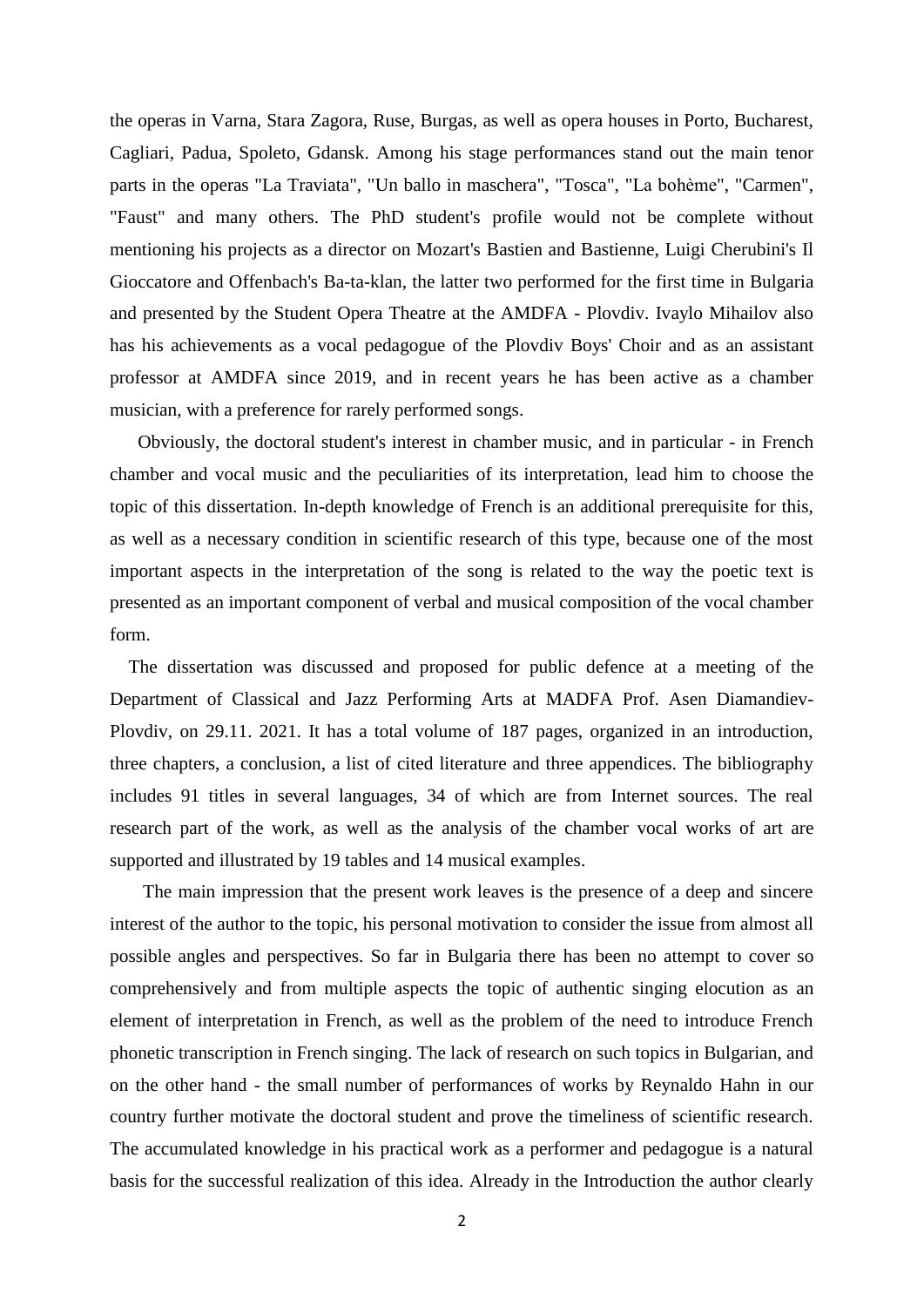formulates the main purpose of the dissertation, namely: "To prove the need for the *introduction of a French phonetic transcription for singing in French, by using and analysing the works of Reynaldo Hahn"* – page 3 of the Abstract. In line with it are the tasks that Ivaylo Mihaylov sets himself - to draw the essential difference between practical transcription and transliteration on the one hand, and transcription in French, on the other, to prove the advantages and benefits of transcription in French.

 First of all, I must note the good structuring of the work, thanks to which the thematic development has a coherent and consistent presentation, leading from wider elaboration on the topic to a narrower and more specialized survey, which allows in-depth study of the issue, hence to the deduction of clear and specific examples and evidence in support of the author's thesis.

In the choice of topic and in the way the researched material is written and presented, two main lines are clearly distinguished, outlining the specifics of its contributing nature.

The first refers to the detailed and extensive study and systematization of the chambervocal work of Reynaldo Hahn - a composer whose works are not included in the list of the ones traditionally performed in Bulgaria. A chronological table containing all the composer's opuses by time of creation is provided, with complete information about the authors of poetic texts, dedications, editions, subsequent editions, as well as the availability of transcripts or existing other versions of the works. On this basis, the author makes a clear systematization of the overall chamber work of the composer, combining his songs into three main groups: songs in individual editions, song collections and vocal cycles. Each of these groups is examined in detail and described again in chronological order. I consider the information in this part of the work very valuable, because so collected and systematized, it could have a wide practical application and be used as a guide, both by students and teachers with interest in the work of this, not very familiar and performed in our country, composer.

 In order to justify the need to transcribe the original language in which the works were written, Ivaylo Mihaylov relies, on the one hand, on a number of works in our theoretical space, which to one degree or another touch and reflect different aspects of the topic and derive a basic information on the adequacy of the presentation of the poetic text as a key element in the interpretation of vocal music. On the other hand, Hahn's views on vocal art are examined in detail, which point to the importance of the issue of good language skills and the clearest possible presentation of the text, not only in its content-dramaturgical, but also in purely vocal-technical sense. All this is subordinated to the goal of reaching perfection in the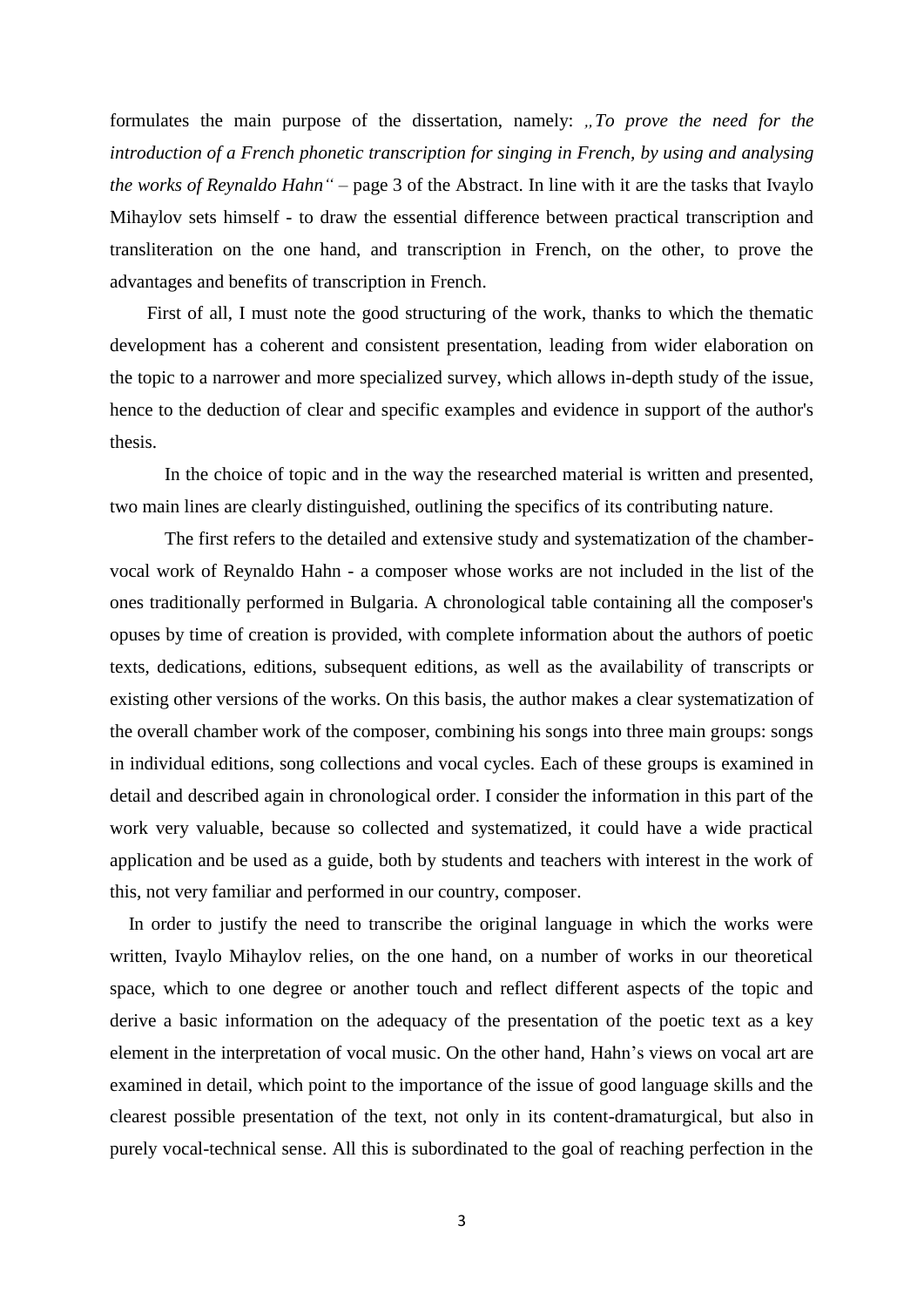reproduction of this indivisible whole, of the "unity" between text and music, existing only in vocal art.

 The second line, depicting the nature of the contributions of the dissertation and leading to proving the author's thesis, is based on the analysis of two emblematic for the chamber work of Hahn vocal cycles - "Chansons grises" and "Venezia". In addition to the musicaldramaturgical analysis, here Ivaylo Mihaylov, for the purposes of his scientific dissertation, makes a thorough and detailed study of the lyrics, presenting them differently in the following versions: 1/ original text, 2/ transcription in French, 3/ practical transcription and transliteration, 4 / translation into Bulgarian. This way of presenting, as well as the tabulation of the information, make it possible, on the basis of the analyses made, to illustrate the technology of French phonetic transcription, and at the same time to make a direct comparison between it and the transcription and transliteration to Cyrillic. I fully agree with the conclusions drawn proving the benefits of the introduction of French phonetic transcription, namely:

- Adequate pronunciation when singing in French.
- Faster reading and mastering the lyrics of vocal works.
- Improving the quality of the vocal performance on the basis of a more conscious attitude of the connection between text and music, for a fuller presentation of the character.

 I especially want to mention the excellent language in which the dissertation is written. The language is accurate, clear, concise, devoid of overcrowding and unnecessary use of foreign terms, the expose allows easy and smooth introduction into the topic. At the same time, I welcome the completeness and correctness of the presentation of the information in the footnotes, which acquaint us with the titles of the books, documents and quoted texts in their original language.

 I accept the contributions of the dissertation presented at the end of the paper as reliable and practically applicable.

The doctoral student has the following publications on the topic:

1. Mihaylov, Ivaylo. Reynaldo Hahn - an unknown author. Collection of reports. International Scientific Conference "Science, Education and Innovation in the Field of Art", AMDFA Prof. Asen Diamandiev - Plovdiv, 24-27 October 2019, ISBN 978- 954-2963-56-1, p. 190-202.